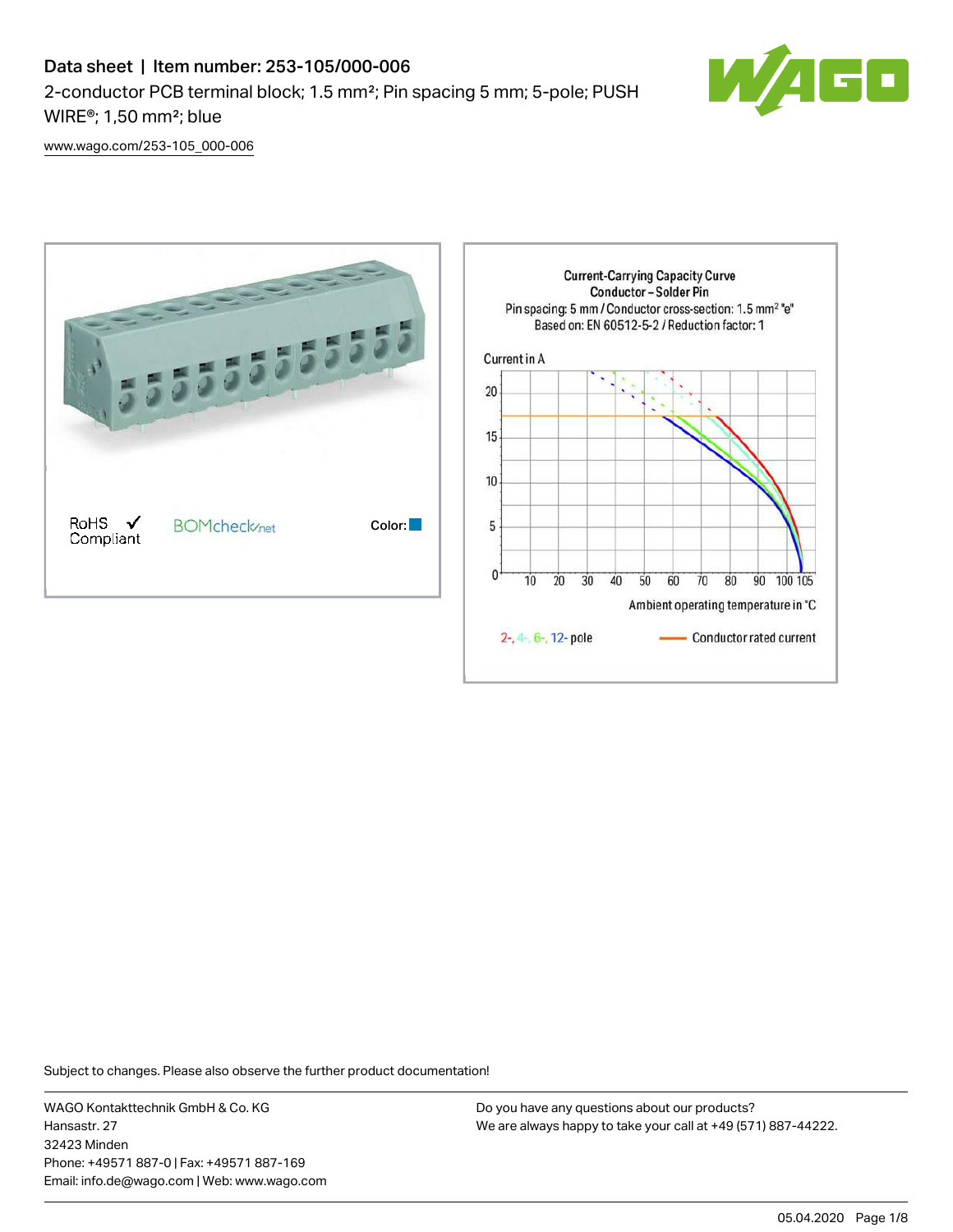



# Item description

- PCB terminal strips with screwdriver-actuated PUSH WIRE® termination  $\blacksquare$
- $\blacksquare$ Double-conductor connection provides top-entry (vertical) and/or side-entry (horizontal) wiring
- $\blacksquare$ Push-in termination of solid conductors
- $\blacksquare$ Double entries for power supply and potential distribution

# Data

# Electrical data

## Ratings per IEC/EN 60664-1

| Ratings per                     | IEC/EN 60664-1 |
|---------------------------------|----------------|
| Rated voltage (III / 3)         | 320 V          |
| Rated impulse voltage (III / 3) | 4 kV           |
| Rated voltage (III / 2)         | 320 V          |

Subject to changes. Please also observe the further product documentation!

WAGO Kontakttechnik GmbH & Co. KG Hansastr. 27 32423 Minden Phone: +49571 887-0 | Fax: +49571 887-169 Email: info.de@wago.com | Web: www.wago.com Do you have any questions about our products? We are always happy to take your call at +49 (571) 887-44222.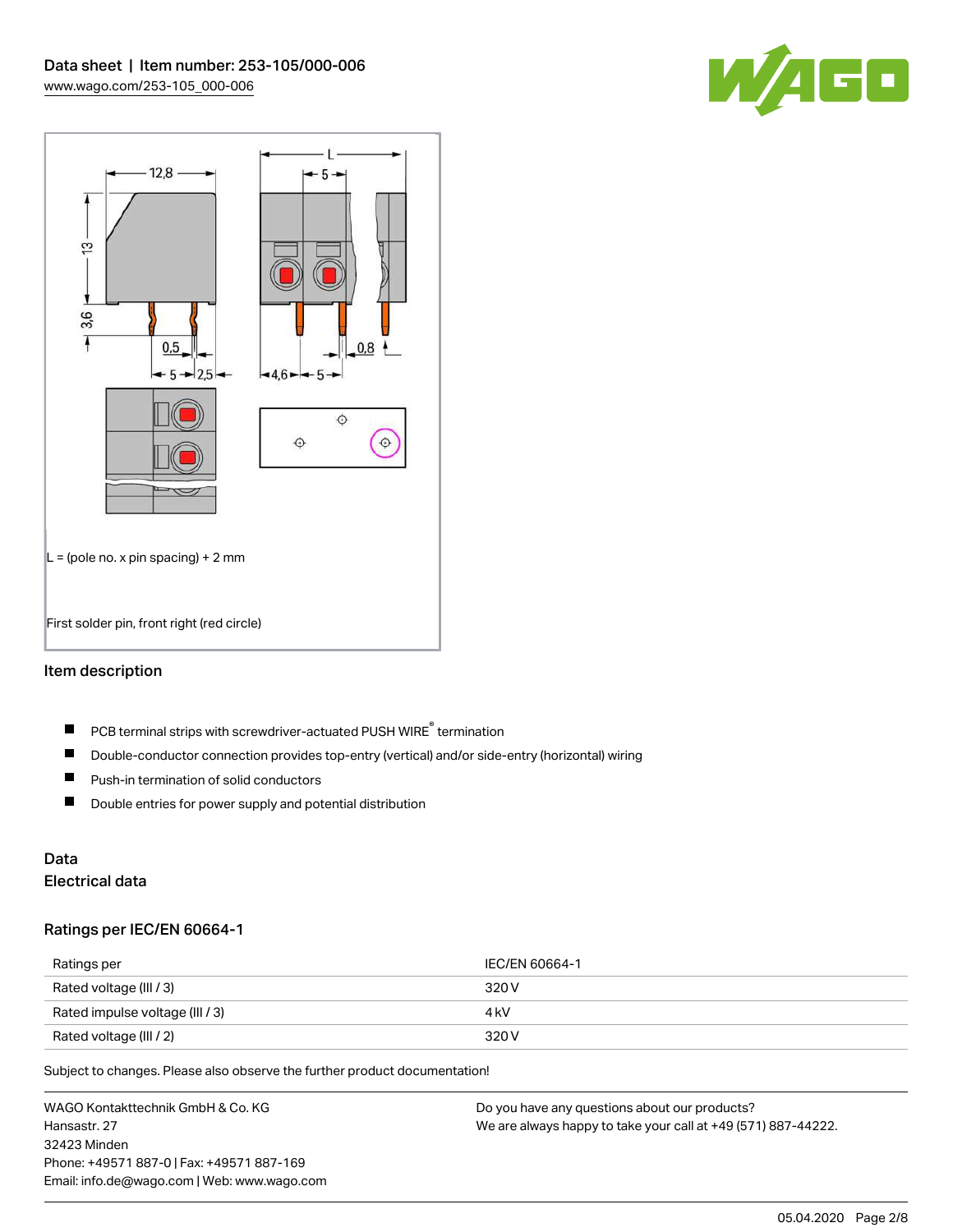[www.wago.com/253-105\\_000-006](http://www.wago.com/253-105_000-006)



| Rated impulse voltage (III / 2) | 4 kV                                                      |
|---------------------------------|-----------------------------------------------------------|
| Rated voltage (II / 2)          | 630 V                                                     |
| Rated impulse voltage (II / 2)  | 4 kV                                                      |
| Rated current                   | 17.5A                                                     |
| Legend (ratings)                | (III / 2) ≙ Overvoltage category III / Pollution degree 2 |

## Approvals per UL 1059

| Rated voltage UL (Use Group B) | 300 V   |
|--------------------------------|---------|
| Rated current UL (Use Group B) | 8 A     |
| Rated voltage UL (Use Group D) | 300 V   |
| Rated current UL (Use Group D) | 8 A     |
| Approvals per                  | UL 1059 |

## Approvals per CSA

| Rated voltage CSA (Use Group B) | 300 V |
|---------------------------------|-------|
| Rated current CSA (Use Group B) | 8 A   |
| Rated voltage CSA (Use Group D) | 300 V |
| Rated current CSA (Use Group D) | 8 A   |

# Connection data

| Connection type (1)                           | PUSH WIRE <sup>®</sup> connection                    |
|-----------------------------------------------|------------------------------------------------------|
| Connection technology                         | PUSH WIRE®                                           |
| Number of connection points (connection type) | $\mathbf{1}$                                         |
| Actuation type                                | Operating tool                                       |
| Solid conductor                               | $0.51.5$ mm <sup>2</sup> / 20  16 AWG                |
| Strip length                                  | 8.5  9.5 mm / 0.33  0.37 inch                        |
| Note (strip length)                           | 7  8 mm / 0.28  0.31 inch (for wiring on both sides) |
| Conductor entry angle to the PCB              | $0^{\circ}$                                          |
| No. of poles                                  | 5                                                    |
| Connection type (2)                           | PUSH WIRE <sup>®</sup> connection                    |
| Connection technology 2                       | PUSH WIRE®                                           |
| Number of connection points                   | 1                                                    |
| Solid conductor (2)                           | $0.51.5$ mm <sup>2</sup> / 20  16 AWG                |
| Strip length (2)                              | 8.5  9.5 mm / 0.33  0.37 inch                        |
| Note (strip length) 2                         | 7  8 mm / 0.28  0.31 inch (for wiring on both sides) |
| Conductor entry angle to the PCB 2            | 90°                                                  |

Subject to changes. Please also observe the further product documentation!

WAGO Kontakttechnik GmbH & Co. KG Hansastr. 27 32423 Minden Phone: +49571 887-0 | Fax: +49571 887-169 Email: info.de@wago.com | Web: www.wago.com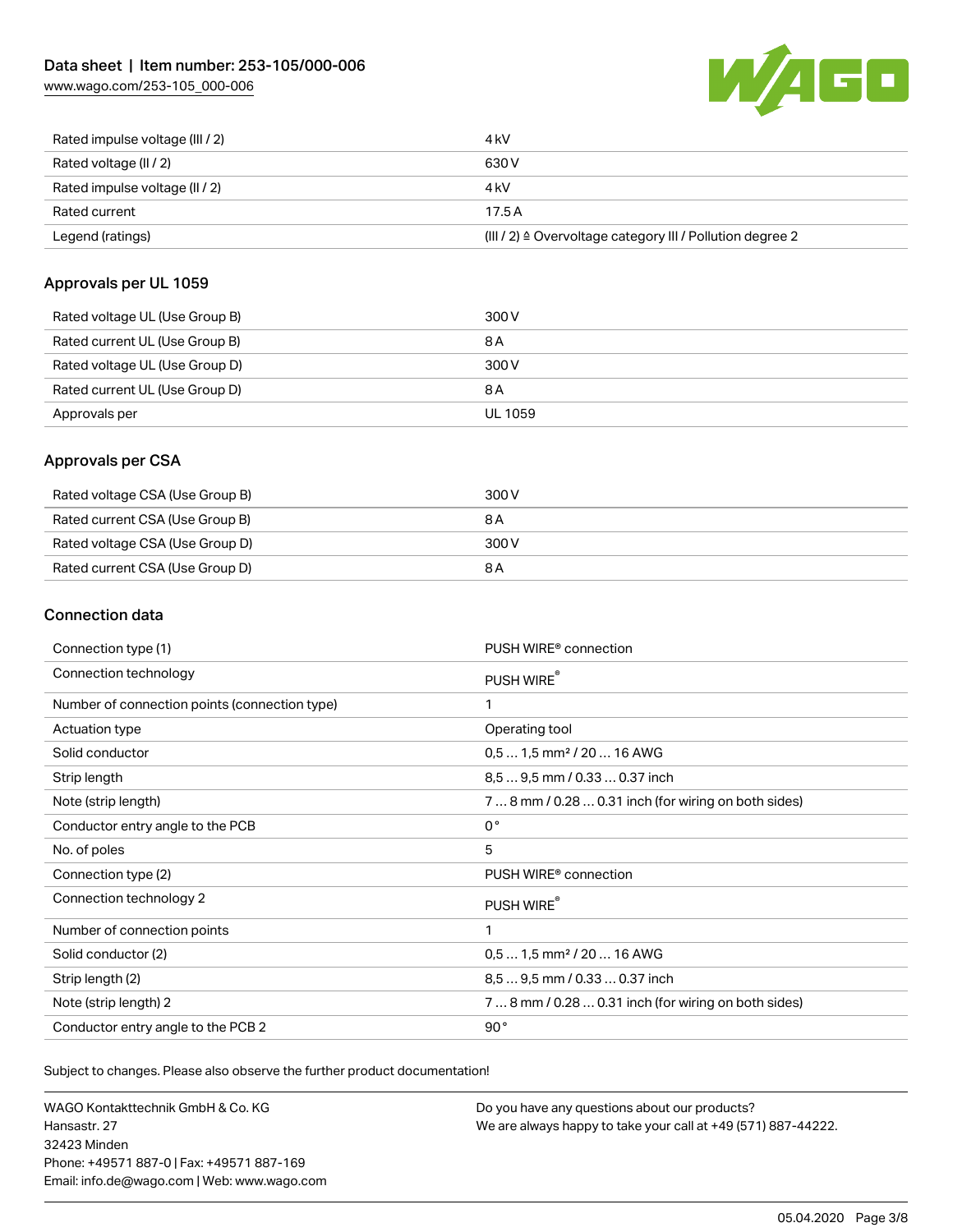[www.wago.com/253-105\\_000-006](http://www.wago.com/253-105_000-006)



| Total number of connection points | 10 |
|-----------------------------------|----|
| Total number of potentials        |    |
| Number of connection types        |    |
| Number of levels                  |    |

## Geometrical Data

| Pin spacing                       | 5 mm / 0.197 inch          |
|-----------------------------------|----------------------------|
| Width                             | 27 mm / 1.063 inch         |
| Height                            | 16,6 mm / 0.654 inch       |
| Height from the surface           | 13 mm / 0.512 inch         |
| Depth                             | 12,8 mm / 0.504 inch       |
| Solder pin length                 | $3.6 \,\mathrm{mm}$        |
| Solder pin dimensions             | $0.5 \times 0.8$ mm        |
| Drilled hole diameter (tolerance) | $1.1$ <sup>(+0,1)</sup> mm |

# PCB contact

| PCB contact                         | THT                                        |
|-------------------------------------|--------------------------------------------|
| Solder pin arrangement              | over the entire terminal strip (staggered) |
| Number of solder pins per potential |                                            |

## Material Data

| Color                       | blue                                  |
|-----------------------------|---------------------------------------|
| Material group              |                                       |
| Insulating material         | Polyamide 66 (PA 66)                  |
| Flammability class per UL94 | V <sub>0</sub>                        |
| Clamping spring material    | Chrome nickel spring steel (CrNi)     |
| Contact material            | Electrolytic copper $(E_{\text{Cl}})$ |
| Contact plating             | tin-plated                            |
| Fire load                   | 0.095 MJ                              |
| Weight                      | 4.6g                                  |
|                             |                                       |

## Environmental Requirements

| Limit temperature range | -60  +105 °C |
|-------------------------|--------------|
|-------------------------|--------------|

Subject to changes. Please also observe the further product documentation!

WAGO Kontakttechnik GmbH & Co. KG Hansastr. 27 32423 Minden Phone: +49571 887-0 | Fax: +49571 887-169 Email: info.de@wago.com | Web: www.wago.com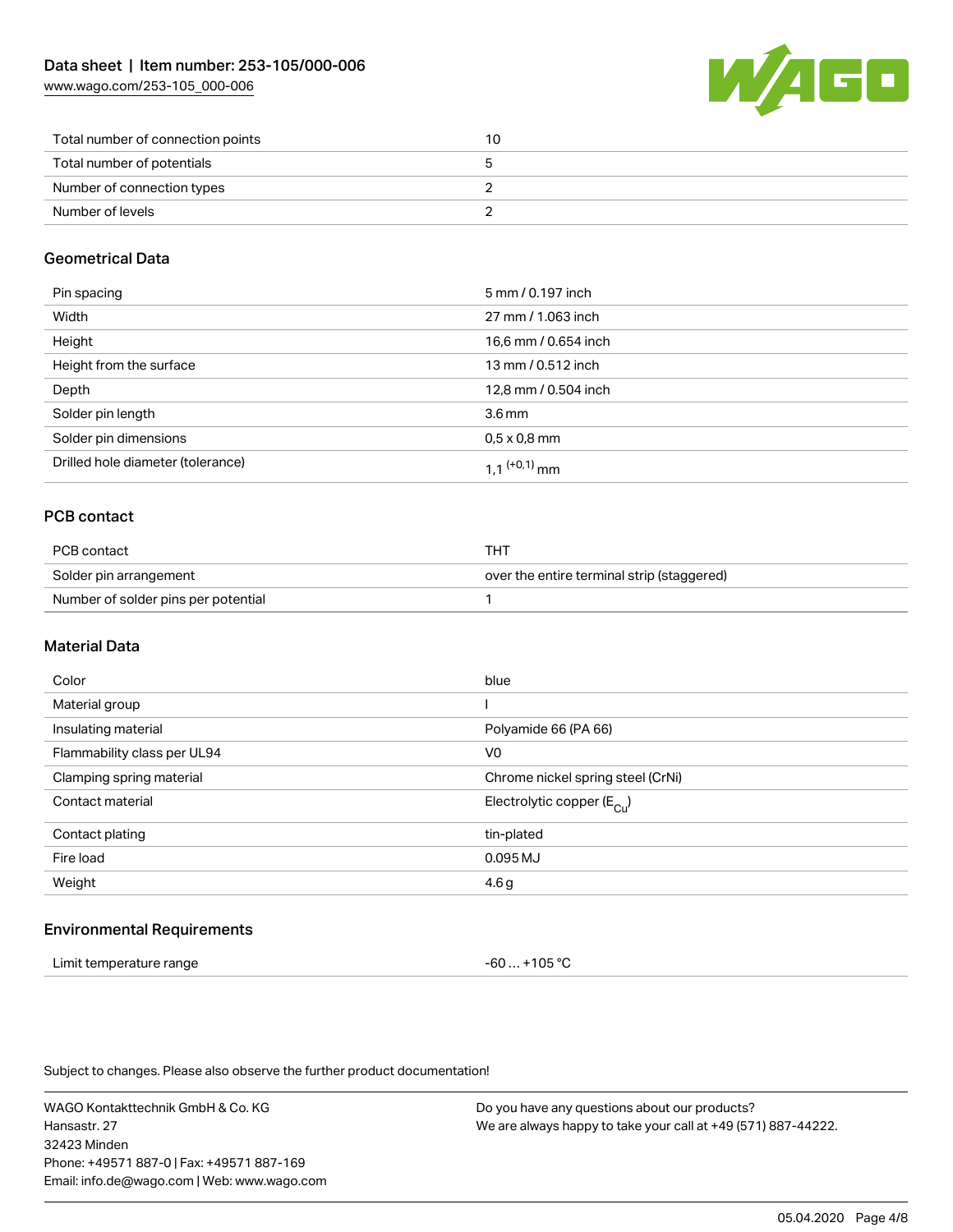

### Commercial data

| Packaging type     | <b>BOX</b>    |
|--------------------|---------------|
| Country of origin  | CΝ            |
| GTIN               | 4044918689311 |
| Customs Tariff No. | 85369010000   |

## Approvals / Certificates

### UL-Approvals

| Logo                                     | Approval                                | <b>Additional Approval Text</b> | Certificate<br>name |
|------------------------------------------|-----------------------------------------|---------------------------------|---------------------|
| $\boldsymbol{\mathcal{H}}$ <sub>us</sub> | cURus<br>Underwriters Laboratories Inc. | <b>UL 1059</b>                  | E45172<br>sec. 6    |
| Э                                        | UL<br>UL International Germany GmbH     | <b>UL 1977</b>                  | E45171              |

# **Counterpart**

## Compatible products

| tools |                                                                                                                                                                                     |                                  |
|-------|-------------------------------------------------------------------------------------------------------------------------------------------------------------------------------------|----------------------------------|
|       | Item no.: 210-647<br>Operating tool; Blade: 2.5 x 0.4 mm; with a partially insulated shaft                                                                                          | www.wago.com/210-647             |
|       | Item no.: 210-648<br>Operating tool; Blade: 2.5 x 0.4 mm; with a partially insulated shaft; angled; short                                                                           | www.wago.com/210-648             |
|       | Item no.: 210-719<br>Operating tool; Blade: 2.5 x 0.4 mm; with a partially insulated shaft                                                                                          | www.wago.com/210-719             |
|       | Marking accessories                                                                                                                                                                 |                                  |
|       | Item no.: 210-332/500-202<br>Marking strips; as a DIN A4 sheet; MARKED; 1-16 (160x); Height of marker strip: 3 mm; Strip length 182<br>mm; Horizontal marking; Self-adhesive; white | www.wago.com/210-332<br>/500-202 |

#### Item no.: 210-332/500-204

Subject to changes. Please also observe the further product documentation!

WAGO Kontakttechnik GmbH & Co. KG Hansastr. 27 32423 Minden Phone: +49571 887-0 | Fax: +49571 887-169 Email: info.de@wago.com | Web: www.wago.com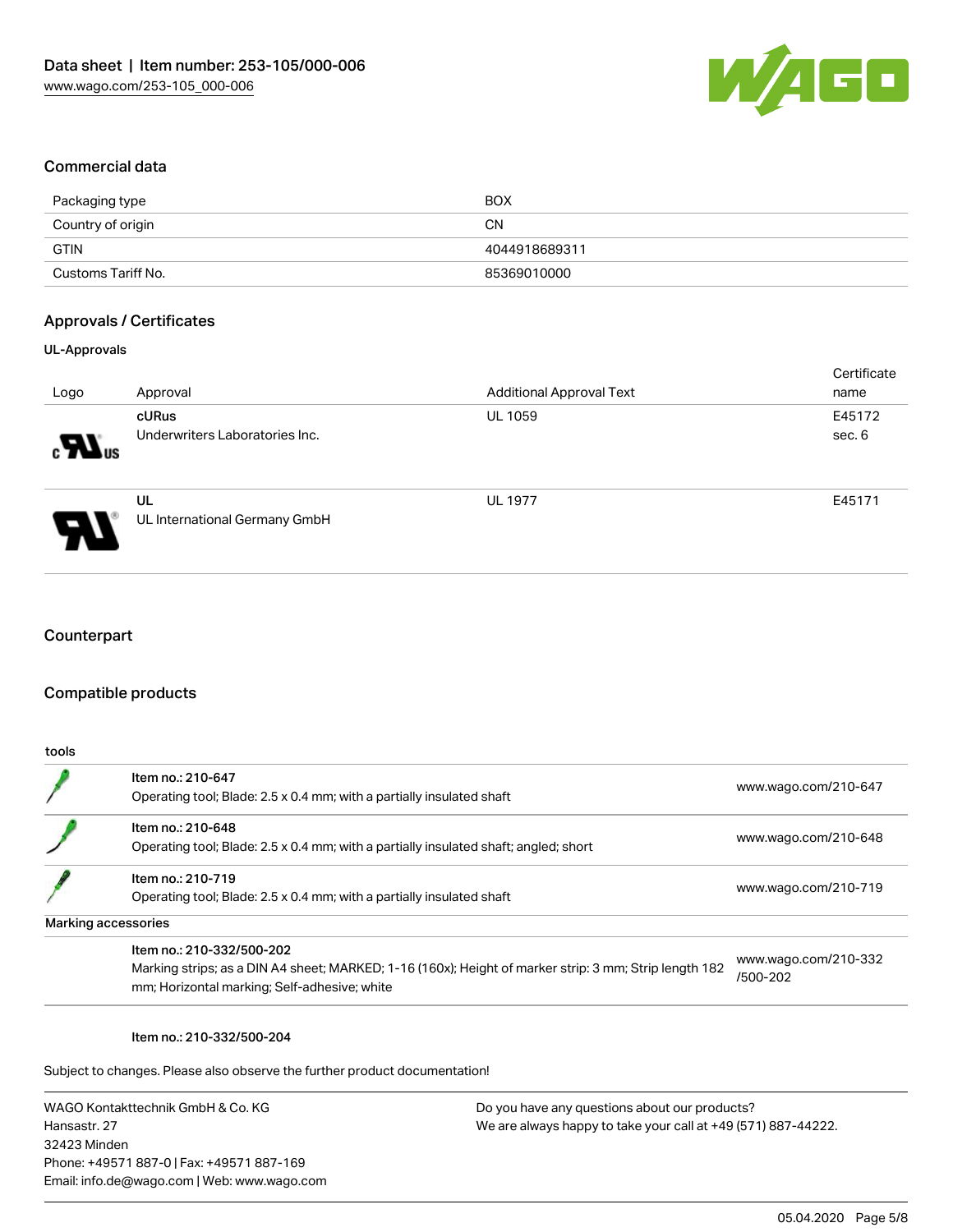

[www.wago.com/210-332](http://www.wago.com/210-332/500-204)

[/500-204](http://www.wago.com/210-332/500-204)

| Marking strips; as a DIN A4 sheet; MARKED; 17-32 (160x); Height of marker strip: 3 mm; Strip length |  |
|-----------------------------------------------------------------------------------------------------|--|
| 182 mm; Horizontal marking; Self-adhesive; white                                                    |  |

| Item no.: 210-332/500-205<br>Marking strips; as a DIN A4 sheet; MARKED; 1-32 (80x); Height of marker strip: 3 mm; Strip length 182<br>mm; Horizontal marking; Self-adhesive; white   | www.wago.com/210-332<br>/500-205 |
|--------------------------------------------------------------------------------------------------------------------------------------------------------------------------------------|----------------------------------|
| Item no.: 210-332/500-206<br>Marking strips; as a DIN A4 sheet; MARKED; 33-48 (160x); Height of marker strip: 3 mm; Strip length<br>182 mm; Horizontal marking; Self-adhesive; white | www.wago.com/210-332<br>/500-206 |
| Item no.: 210-833<br>Marking strips; on reel; 6 mm wide; plain; Self-adhesive; white                                                                                                 | www.wago.com/210-833             |

# Downloads Documentation

#### Additional Information

| Technical explanations | Apr 3, 2019 | pdf    | Download |
|------------------------|-------------|--------|----------|
|                        |             | 3.6 MB |          |
|                        |             |        |          |

# CAD/CAE-Data

#### CAD data

| 2D/3D Models 253-105/000-006         |     | Download |
|--------------------------------------|-----|----------|
| <b>CAE data</b>                      |     |          |
| EPLAN Data Portal 253-105/000-006    | URL | Download |
| <b>PCB Design</b>                    |     |          |
| Symbol and Footprint 253-105/000-006 | URL | Download |

CAx data for your PCB design, consisting of "schematic symbols and PCB footprints", allow easy integration of the WAGO component into your development environment.

#### Supported formats:

- $\blacksquare$ Accel EDA 14 & 15
- $\blacksquare$ Altium 6 to current version
- $\blacksquare$ Cadence Allegro
- $\blacksquare$ DesignSpark
- П Eagle Libraries

Subject to changes. Please also observe the further product documentation!

WAGO Kontakttechnik GmbH & Co. KG Hansastr. 27 32423 Minden Phone: +49571 887-0 | Fax: +49571 887-169 Email: info.de@wago.com | Web: www.wago.com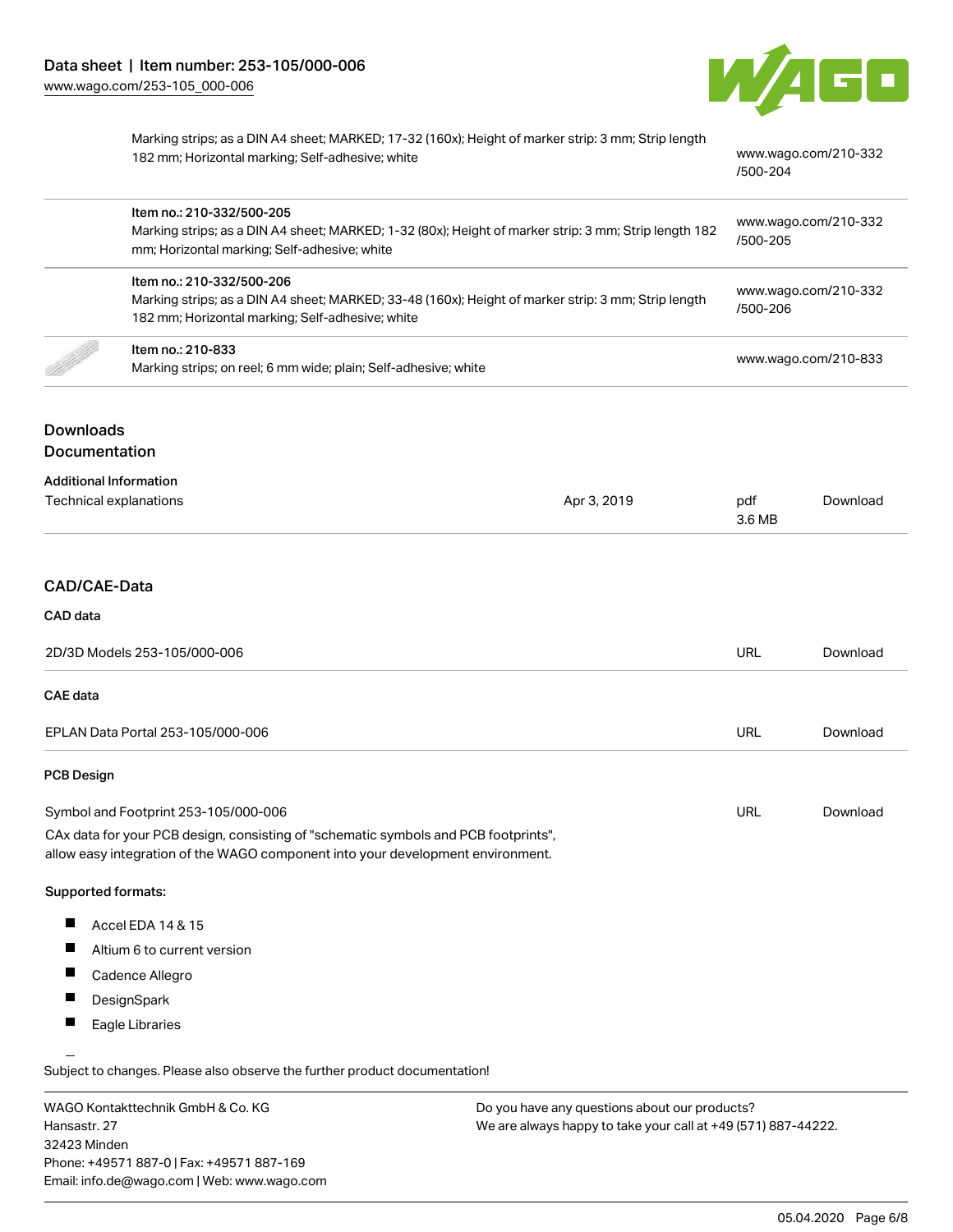

- $\blacksquare$ KiCad
- $\blacksquare$ Mentor Graphics BoardStation
- $\blacksquare$ Mentor Graphics Design Architect
- $\blacksquare$ Mentor Graphics Design Expedition 99 and 2000
- П OrCAD 9.X PCB and Capture
- П PADS PowerPCB 3, 3.5, 4.X, and 5.X
- П PADS PowerPCB and PowerLogic 3.0
- $\blacksquare$ PCAD 2000, 2001, 2002, 2004, and 2006
- $\blacksquare$ Pulsonix 8.5 or newer
- $\blacksquare$ STL
- $\blacksquare$ 3D STEP
- $\blacksquare$ TARGET 3001!
- $\blacksquare$ View Logic ViewDraw
- $\blacksquare$ Quadcept
- П Zuken CadStar 3 and 4
- $\blacksquare$ Zuken CR-5000 and CR-8000

PCB Component Libraries (EDA), PCB CAD Library Ultra Librarian

## Installation Notes

#### Conductor termination



Inserting a conductor via push-in termination.

Conductor removal

Subject to changes. Please also observe the further product documentation!

WAGO Kontakttechnik GmbH & Co. KG Hansastr. 27 32423 Minden Phone: +49571 887-0 | Fax: +49571 887-169 Email: info.de@wago.com | Web: www.wago.com